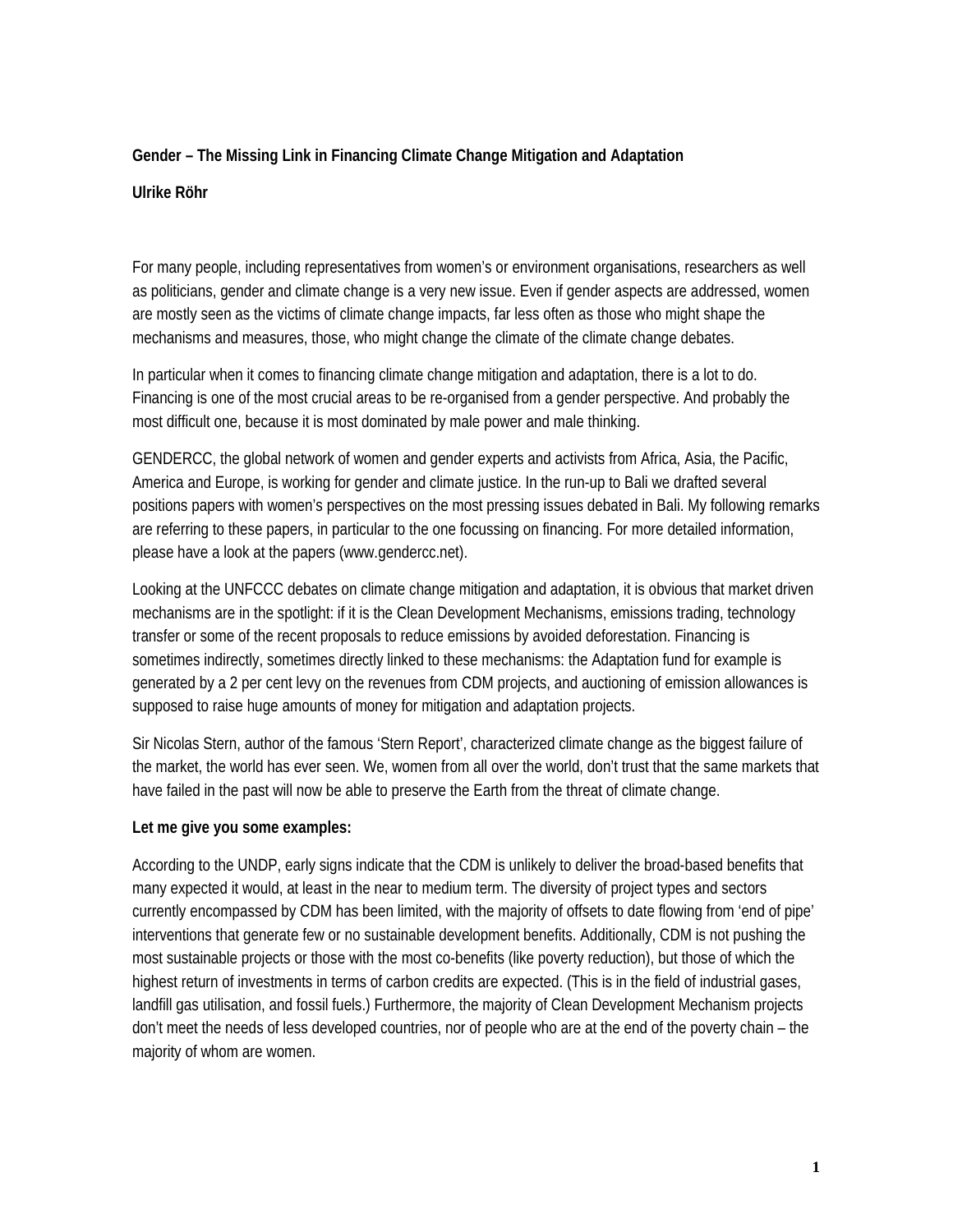On the contrary, many of these projects depend on substantial land use change, which compounds the problems of local people, and may affect women more than men. Where there are cash awards and technology transfers, it is usually the men who enjoy access to them. Where collective lands are used, women are more negatively affected because they are dependent on the natural resources provided by those lands and often face hurdles obtaining land titles.

Currently there is a lot of criticism about CDM, and the application of stricter rules is proposed by many stakeholders. However, we believe these flaws are of a more fundamental nature.

From a gender perspective we doubt, whether market based mechanisms in general are applicable to sectors and areas that are not yet market driven. Women, Indigenous Peoples, landless farmers, and the monetary poor in particular in the developing world lack access to markets, thus to the benefits of such mechanisms.

## **Let me give you another example:**

The European emissions trading scheme was introduced in 2005. For the three years first phase from 2005 to 2007, allowances for carbon emissions were given for free to the companies. What happened: Power generating companies passed the 'virtual costs' of these credits on to the consumers as if they had bought them. The biggest European power producers: Eon, RWE, Vattenfall and EnBW, are believed to have made between 6 to 8 billion Euro (9-12 billion US \$) profit from the first round. Who paid the profit: the consumers – that's the market. I don't want to discuss the general flaws in the current emissions trading system in detail, I want to just mention that due to an oversupply of 137 million tons of CO2 credits the price of carbon collapsed, caps were not ambitious enough, there were many exceptional rules for high emitting industries. All together this led to a failure in emission reductions. Okay, it is said that these are teething troubles. Anyhow, this failure was based on a strong lobbying of the companies while the allocation plans were developed. Do you think they will stop lobbying for more (free) emission allowances in the future?

Nevertheless, the second phase of the EETS started in January, and it allows governments to auction 10% of the allowances. Germany, for example, will put the money raised from the auctioning in a substantial climate change funding programme. That's the good news. The bad one: 90% of carbon credits are still given for free and will again increase the profits of the electricity companies. Environmental organisations are calling for 100% auctioning and suggest to earmark the whole money for mitigating and adapting to climate change. They suggest to spend half of the money in the EU where it is raised, the other half for clean energy and adaptation projects in developing countries. The auctioning of the 1.7 Gigatons of CO2eq might generate about 50 billion EURO annually (75 billion US \$), money which is urgently needed. Of course, we support this demand, but what is needed additionally and urgently are criteria which are ensuring that measures and projects funded by these monies comply with sustainability and, in particular, are considering women's needs and livelihoods.

Coming back to GENDERCC's position papers and women's demands regarding financing, we can divide them into three tracks: